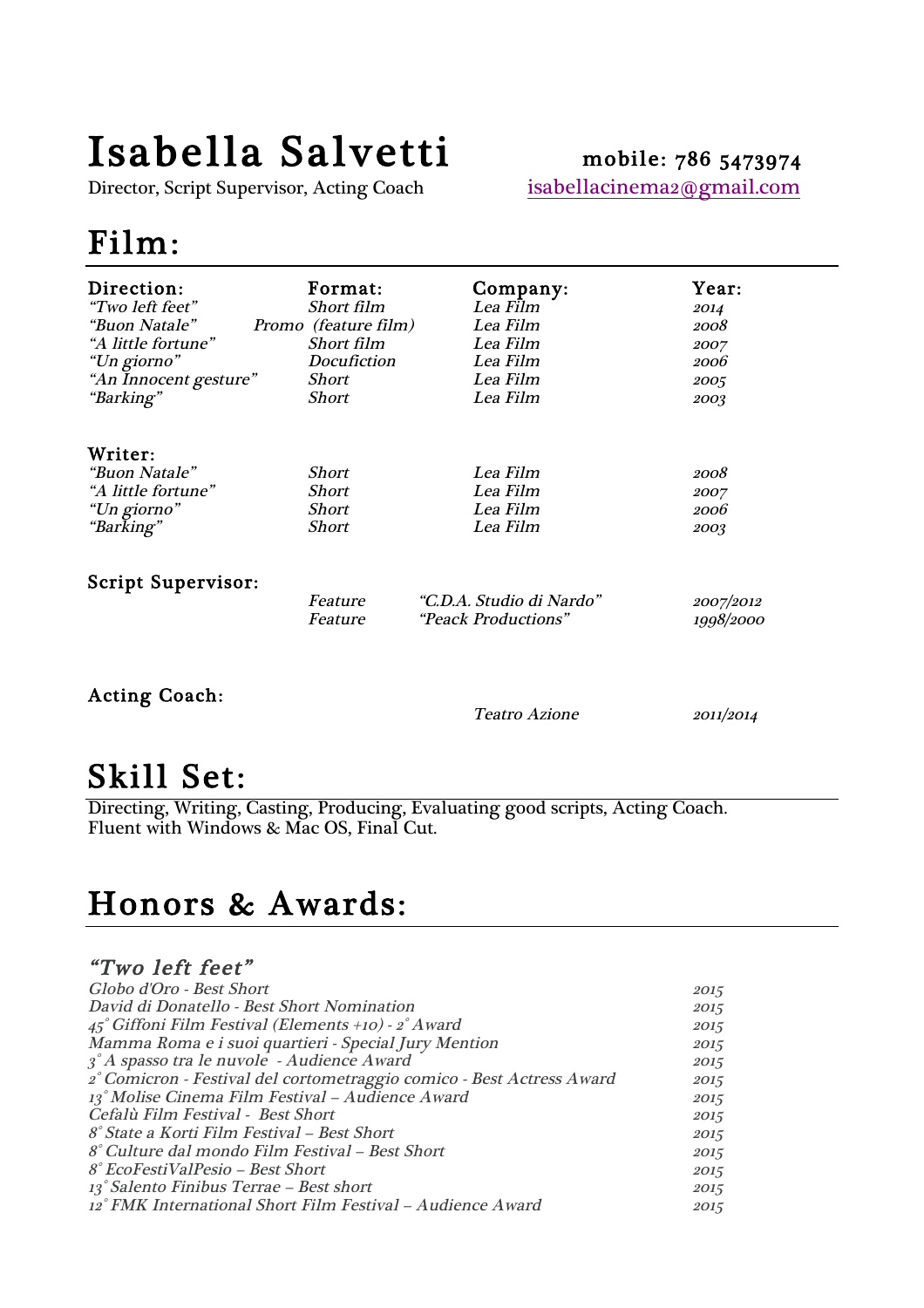| 22° Capalbio Short Film Festival – Best Short                        | 2015 |
|----------------------------------------------------------------------|------|
| $5^{\circ}$ Social World Film Festival (Social Smile) – Best Short   | 2015 |
| $5^\circ$ Kalat Nissa Film Festival – Best Short + Student Award     | 2015 |
| 8° A corto di donne – Best Award                                     | 2015 |
| $\frac{1}{4}$ ° ICFF-Italian Contemporary Film Festival – Best Award | 2015 |
| Arno stream fest - Best Short                                        | 2015 |
| 3° Fabriano Film Fest – Best Short                                   | 2015 |
| 14° RIFF - Rome Independent Film Festival – Special Jury Mention     | 2015 |
| Pazmany Film Festival: Premio Senior                                 |      |

In Concourse: Russia-Italia Film Festival Court c'est court ° Kuki International Short Film Festival for children and Youth Berlin ° Retro Film Festival Clare Valley Film Festival ° Chicago Int'l Children's Film Festival (Qualifying Academy festival) ° International Short Film Festival of Cyprus ° Comedy Cluj International Film Festival ° Sedicicorto International Film Festival ° Overtime Film Festival ° SCHLINGEL - International Film Festival for Children and Young Audience ° Matera Sport Film Festival ° Naoussa International Film Festival ° Roma Creative Contest ° Corti in cortile ° Shortshorts Film Festival (out of competition "Italia en corto") ° Villammare film festival Albano Film Festival ° Seoul Int'l Youth Film Festival Cabriolet Film Festival (Italian short film night) ° Castellaneta Film Festival

### "A little fortune"

| Seoul International Film festival                             | 2007 |
|---------------------------------------------------------------|------|
| <b>National Short Writing Competition - Best Short Script</b> | 2005 |
| In Concourse:                                                 |      |

*"An Innocent gesture"*<br> *Dubai media City "Celebrating Woman Filmmakers - Best European Short 2008*<br>
62°Venice Film festival – Short Film Contest Sony Playstation – Special Award 2008 62°Venice Film festival – Short Film Contest Sony Playstation – Special Award 2008 Molise Film festival - Third Award

## Education:

2013 From Documentary to Drama – London Filmmaking skills.

2009 XII Post Graduate Intensive Internship – Screenwriters and Script Editors SCRIPT/RAI – Rome, Italy